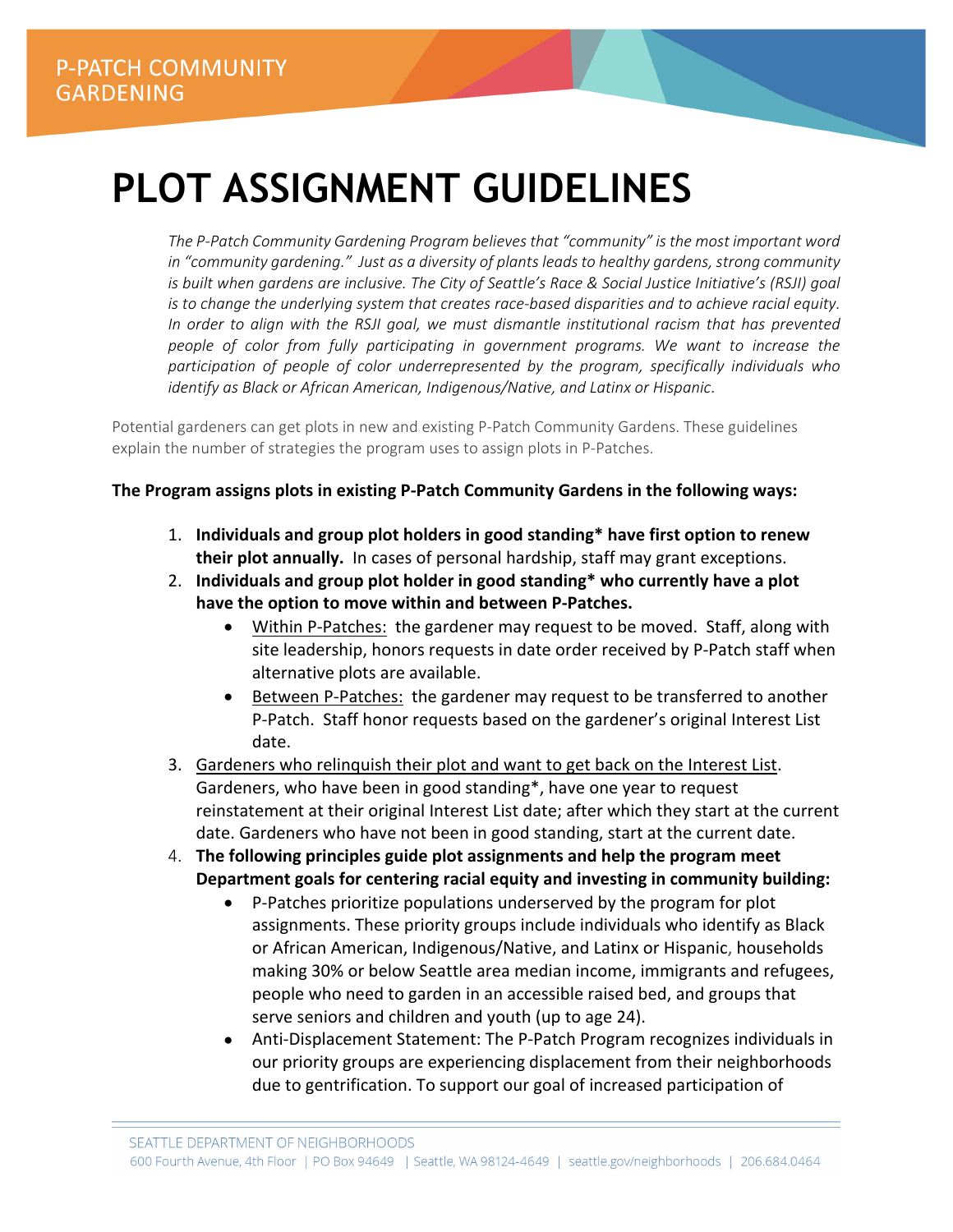underrepresented communities in P‐Patches, gardeners in a priority group who are forced to move out of Seattle can keep their P‐Patch plot if they are in good standing\*.

- P-Patch encourages the dedication of at least one area in each P-Patch to grow food for donation to food banks, hot meal programs or other forms of giving.
- 5. **Individuals and groups who are on P‐Patch Interest Lists\*\*, including their garden preferences, are considered. Refer to document, "How Interest List Works" at**  http://www.seattle.gov/neighborhoods/ppatch/howwaitlistworks.htm

**The Program assigns plots in New & Rebuilt P‐Patch Community Gardens** in the following ways:

- 1.  **Individuals who help develop the new garden accrue volunteer hours. The total number of garden development accrued hours is the principle basis for assigning plots. Only one plot can be accrued per household.** 
	- Accrued hours can be earned through a variety of means such as physical labor, organizing, fundraising and administrative tasks for the garden development.
	- Other forms of payment may not be made in lieu of accrued hours.
	- Accrued hours towards garden development can be accrued by a potential gardener, family members and/or friends.
	- In order to meet P-Patch Strategic goals (#3 above), P-Patch may reserve new plots for groups or individuals meeting those goals.
	- For rebuilt gardens, existing gardeners must participate in order to retain gardening space.
- 2. Once garden space is assigned, the Interest List is merged with the list of individuals who accrued hours but were not assigned a plot. Subsequently, regular Interest List procedures apply.

## **The Program assigns plots in Expanding P‐Patch Community Gardens** in the following ways**:**

- 1. **Individuals who help expand an existing garden accrue volunteer hours. The total number of garden development accrued hours is the principle basis for assigning new plots.** Time spent on the Interest List is accrued at one volunteer hour per year and is included in the total.
	- Volunteer hours can be earned through a variety of means such as physical labor, organizing, fundraising and administrative tasks.
	- Other forms of payment may not be made in lieu of volunteer hours.
	- Volunteer hours contributed to garden expansion can be accrued by a potential gardener, family members and/or friends.
	- In order to meet P-Patch Strategic goals (#3 above) P-Patch may reserve new plots for groups or individuals meeting those goals.